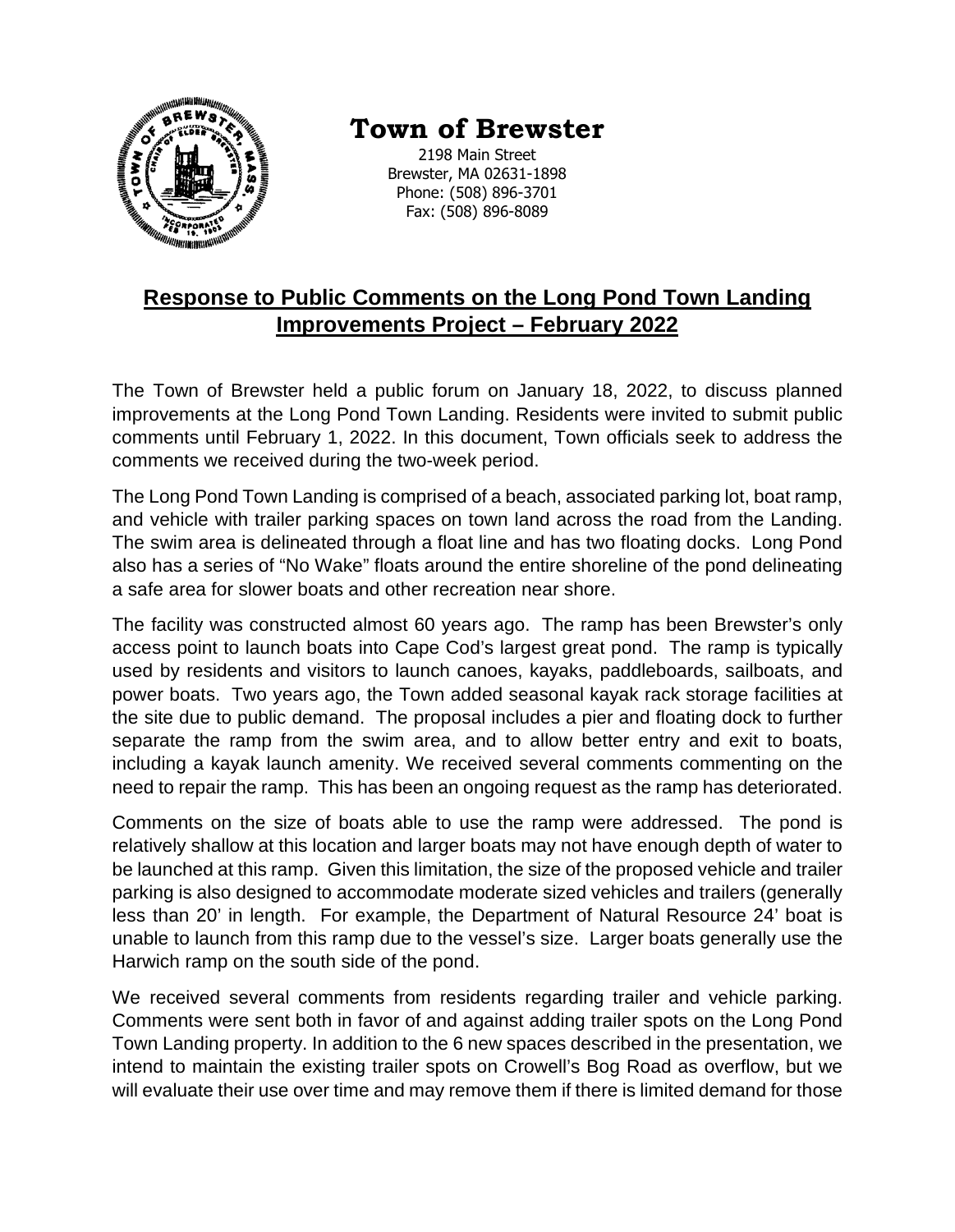additional spaces. In terms of vehicle parking for beach use, there are 33 existing spaces and the new plan proposes 35 spaces. The intent is not to significantly increase vehicle parking. One resident asked if proposed trailer parking spaces can be angled more obtusely for greater ease of backing out. Our project engineers, Horsley & Witten, completed a turning analysis for the roadway and boat trailer parking spaces, and we are confident that the proposed configuration of the spaces is optimal for backing out.

We have received requests for stop signs at both exits – we will provide stop signs and painted stop bars at both exits. We have also received requests to install signage at either end of Crowells Bog Road to direct trailered boat traffic to access the ramp via the Route 124 entrance – we plan to install this new signage.

Several residents submitted comments about stormwater and pollution. The proposed design includes a greater level of stormwater water quality treatment and runoff control. With this project, we are minimizing a direct discharge to a water body and are incorporating the new stormwater requirements outlined by MS4 (Municipal Separate Storm Sewer System), the Massachusetts Department of Environmental Protection Stormwater Handbook, and the Town of Brewster's Local Stormwater Bylaw.

One resident asked if the removal of trees will lead to increased noise for abutters from passing traffic. There will be no residences that will be directly impacted in this way by the removal of trees because none directly abut the entrance. We tried to minimize tree removal in developing the proposed design.

We received several comments regarding the usage of jet skis and motorboats on Long Pond. As a "great pond" (any pond containing more than 10 acres in its natural state) activities are dictated by the Commonwealth of Massachusetts. However, a Town bylaw prevents the launching of jet skis on Town land (§ 69-2.1.). In terms of inappropriate usage of the Long Pond Town Landing, it is also worth pointing out that the use of detergents, boat washing or rinsing is also prohibited by Town bylaw (§ 135-1). Town staff will make enforcement of these bylaws a priority to the greatest extent possible.

Although it does not pertain to these proposed improvements, a number of residents raised concerns about a lack of enforcement of parking stickers during beach season, as well as enforcing the restrictions against launching jet skis or rinsing of boats. Comments regarding current enforcement of regulations on Long Pond Town Landing have been passed on to the Brewster Police Department.

A resident also raised concerns regarding the addition of the floating dock, specifically, how it would affect the ability of kayakers to launch east of the ramp. We are currently evaluating the potential to put in kayak assistance on the floating portion to allow better accessibility.

The importance of having trash and recycling bins on the site was noted by one resident, and this is certainly something we concur with – we will determine the most suitable location for these receptacles.